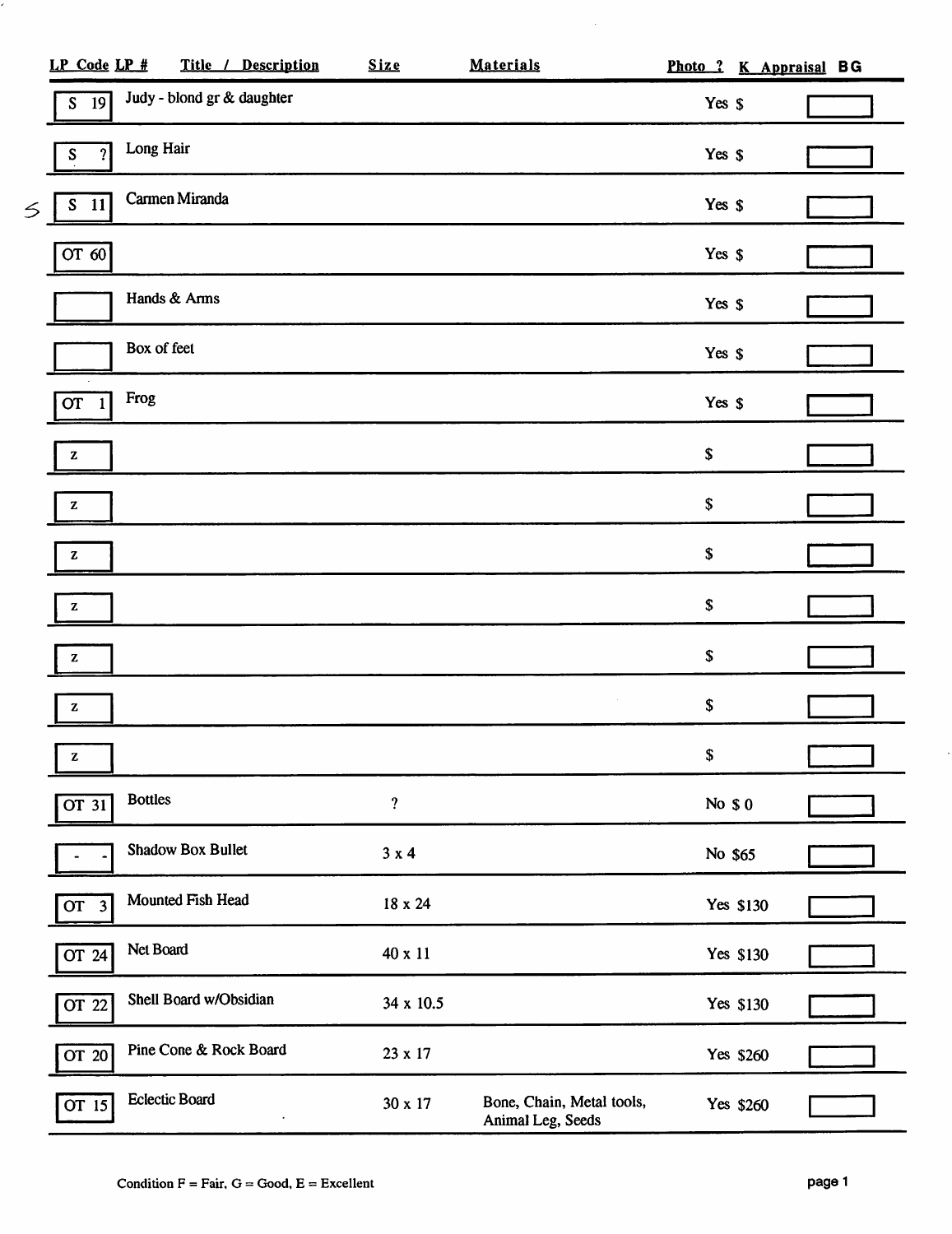| LP Code LP #        | Title / Description                                  | <b>Size</b>    | <b>Materials</b> |           | Photo ? K Appraisal BG |
|---------------------|------------------------------------------------------|----------------|------------------|-----------|------------------------|
| 12<br>S             | Lorraine w/Braid                                     | $14 \times 30$ | Painted concrete | Yes \$260 |                        |
| ${\mathbb S}$<br>18 | Lorraine w/Hair                                      | 14 x 36        | Painted concrete | No \$260  |                        |
| 15<br>S             | Lorraine w/Rose Braid                                | $14 \times 30$ | Painted concrete | Yes \$260 |                        |
| 22<br>S             | Lorraine w/Braids                                    | 20 x 30        | Painted concrete | Yes \$260 |                        |
| 20<br>S             | Life Sculpture Plaques - Steve Life<br>mask          | 6x7            | Painted concrete | No \$325  |                        |
| OT <sub>6</sub>     | Snake Board (Round)                                  | 18" diameter   |                  | No \$325  |                        |
| OT 21               | <b>Snake Board</b>                                   | 56.5 x 13      |                  | Yes \$390 |                        |
| 2                   | <b>Unknown Lady Plaque</b>                           | ?              |                  | Yes \$390 |                        |
| 23<br>S             | Life Mask Plaques - "Judy & Guns"                    | 18" dia        | Painted concrete | Yes \$455 |                        |
| OT 13               | Skin & Egg Slicer Board                              | 36 x 15        |                  | Yes \$650 |                        |
| OT 39               | Gun & Knife Board on Heavy Plank                     | ?              |                  | Yes \$650 |                        |
| 8<br>S              | Life Sculpture Plaques - Uncle Oscar<br>w/Gold Teeth | 17 x 12        | Painted concrete | Yes \$780 |                        |
| OT 16               | Knife Board                                          | 37 x 15        | Knife            | Yes \$845 |                        |
| $S_{\perp}$<br>29   | Unknown Girl plaque                                  | $17 \times 11$ | Painted concrete | Yes \$910 |                        |
| $\mathbf{2}$        | Life Sculpture Plaques - "Clifford"                  | $15 \times 11$ | Painted concrete | Yes \$975 |                        |
| 3<br>S              | Life Sculpture Plaques - "Louise"                    | 15 x 11        | Painted concrete | Yes \$975 |                        |
| S                   | Life Sculpture Plaques - "Lorraine"                  | 15 x 11        |                  | Yes \$975 |                        |
| 4                   | Life Sculpture Plaques - "Rosemarie"                 | 15 x 11        | Painted concrete | Yes \$975 |                        |
| 5                   | Life Mask Plaques - "Marianne Ehn"                   | 15 x 11        | Painted concrete | Yes \$975 |                        |
| $\boldsymbol{6}$    | Life Mask Plaques - " Connie Phillips"               | 15 x 11        | Painted concrete | Yes \$975 |                        |
| OT 59               | Photo Frame w/Guns                                   | 61 x 26        |                  | Yes \$975 |                        |

 $\langle \rangle$